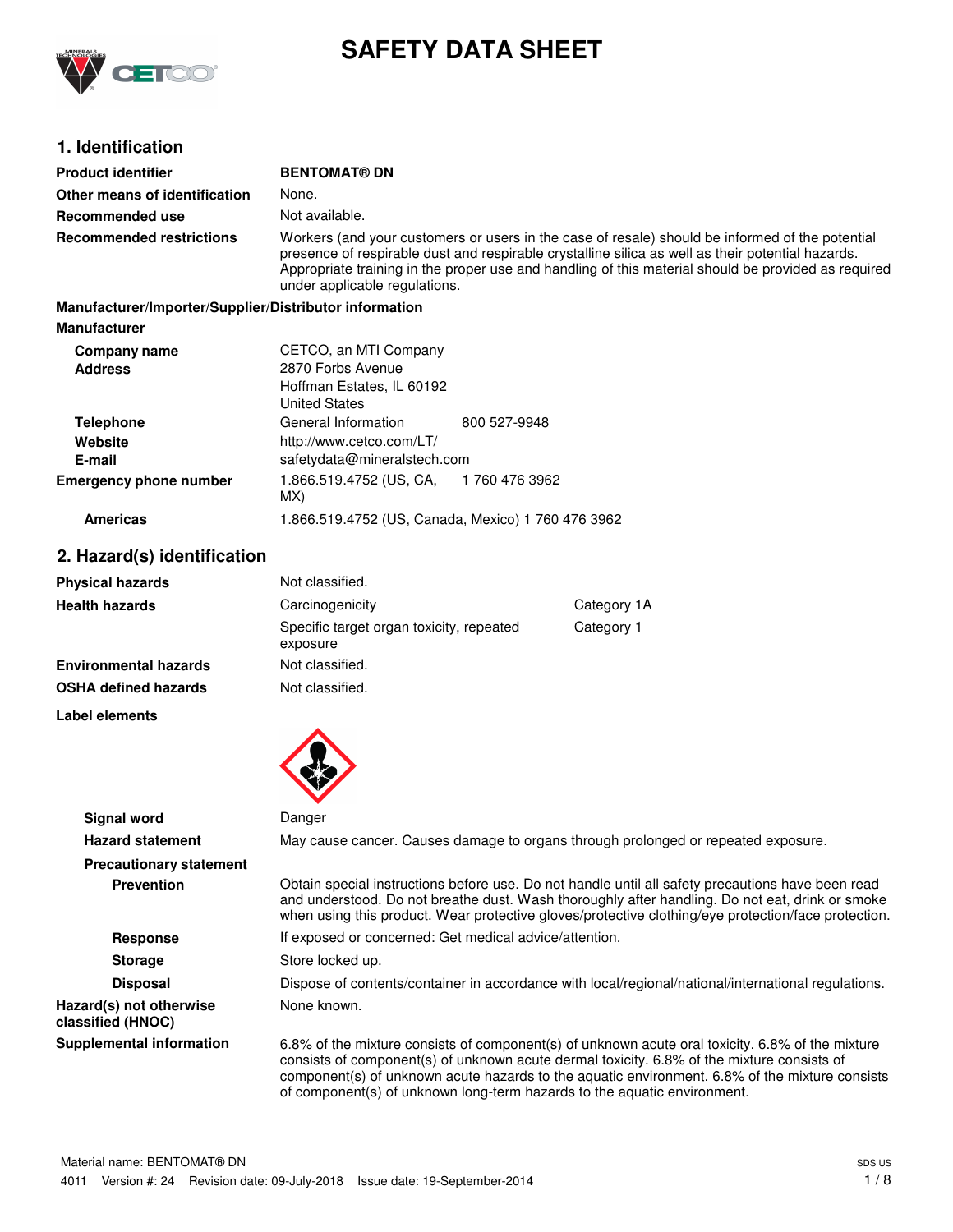## **3. Composition/information on ingredients**

**Mixtures**

| <b>Chemical name</b>                                                         | Common name and synonyms                                                                                                                                                                                                                                                                                                                                                                                                                                                                                                                                                                                    | <b>CAS number</b> | $\%$       |
|------------------------------------------------------------------------------|-------------------------------------------------------------------------------------------------------------------------------------------------------------------------------------------------------------------------------------------------------------------------------------------------------------------------------------------------------------------------------------------------------------------------------------------------------------------------------------------------------------------------------------------------------------------------------------------------------------|-------------------|------------|
| QUARTZ (SIO2)                                                                |                                                                                                                                                                                                                                                                                                                                                                                                                                                                                                                                                                                                             | 14808-60-7        | $5 - 10$   |
| <b>CRISTOBALITE</b>                                                          |                                                                                                                                                                                                                                                                                                                                                                                                                                                                                                                                                                                                             | 14464-46-1        | $1 - < 3$  |
| Other components below reportable levels                                     |                                                                                                                                                                                                                                                                                                                                                                                                                                                                                                                                                                                                             |                   | $90 - 100$ |
|                                                                              | *Designates that a specific chemical identity and/or percentage of composition has been withheld as a trade secret.                                                                                                                                                                                                                                                                                                                                                                                                                                                                                         |                   |            |
| <b>Composition comments</b>                                                  | Occupational Exposure Limits for constituents are listed in Section 8. This product contains<br>naturally occurring crystalline silica (not listed in Annex I of Directive 67/548/EEC) in quantities less<br>than $6\%$ .                                                                                                                                                                                                                                                                                                                                                                                   |                   |            |
| 4. First-aid measures                                                        |                                                                                                                                                                                                                                                                                                                                                                                                                                                                                                                                                                                                             |                   |            |
| Inhalation                                                                   | If symptoms are experienced, remove source of contamination or move victim to fresh air. Call a<br>physician if symptoms develop or persist.                                                                                                                                                                                                                                                                                                                                                                                                                                                                |                   |            |
| <b>Skin contact</b>                                                          | Wash off with soap and water. Get medical attention if irritation develops and persists.                                                                                                                                                                                                                                                                                                                                                                                                                                                                                                                    |                   |            |
| Eye contact                                                                  | Flush eyes immediately with large amounts of water.                                                                                                                                                                                                                                                                                                                                                                                                                                                                                                                                                         |                   |            |
| Ingestion                                                                    | Rinse mouth. Get medical attention if symptoms occur.                                                                                                                                                                                                                                                                                                                                                                                                                                                                                                                                                       |                   |            |
| <b>Most important</b><br>symptoms/effects, acute and<br>delayed              | Prolonged exposure may cause chronic effects.                                                                                                                                                                                                                                                                                                                                                                                                                                                                                                                                                               |                   |            |
| Indication of immediate<br>medical attention and special<br>treatment needed | Provide general supportive measures and treat symptomatically. Keep victim under observation.<br>Symptoms may be delayed.                                                                                                                                                                                                                                                                                                                                                                                                                                                                                   |                   |            |
| <b>General information</b>                                                   | IF exposed or concerned: Get medical advice/attention. If you feel unwell, seek medical advice<br>(show the label where possible).                                                                                                                                                                                                                                                                                                                                                                                                                                                                          |                   |            |
| 5. Fire-fighting measures                                                    |                                                                                                                                                                                                                                                                                                                                                                                                                                                                                                                                                                                                             |                   |            |
| Suitable extinguishing media                                                 | Dry chemical, CO2, water spray or regular foam. Use any media suitable for the surrounding fires.                                                                                                                                                                                                                                                                                                                                                                                                                                                                                                           |                   |            |
| <b>Unsuitable extinguishing</b><br>media                                     | None known.                                                                                                                                                                                                                                                                                                                                                                                                                                                                                                                                                                                                 |                   |            |
| Specific hazards arising from<br>the chemical                                | During fire, gases hazardous to health may be formed.                                                                                                                                                                                                                                                                                                                                                                                                                                                                                                                                                       |                   |            |
| Special protective equipment<br>and precautions for firefighters             | As in any fire, wear self-contained breathing apparatus pressure-demand, MSHA/NIOSH<br>(approved or equivalent) and full protective gear.                                                                                                                                                                                                                                                                                                                                                                                                                                                                   |                   |            |
| <b>Fire fighting</b><br>equipment/instructions                               | Use water spray to cool unopened containers.                                                                                                                                                                                                                                                                                                                                                                                                                                                                                                                                                                |                   |            |
| <b>Specific methods</b>                                                      | Use standard firefighting procedures and consider the hazards of other involved materials.                                                                                                                                                                                                                                                                                                                                                                                                                                                                                                                  |                   |            |
| <b>General fire hazards</b>                                                  | Not a fire hazard. No unusual fire or explosion hazards noted.                                                                                                                                                                                                                                                                                                                                                                                                                                                                                                                                              |                   |            |
| 6. Accidental release measures                                               |                                                                                                                                                                                                                                                                                                                                                                                                                                                                                                                                                                                                             |                   |            |
| Personal precautions,<br>protective equipment and<br>emergency procedures    | Keep unnecessary personnel away. Keep people away from and upwind of spill/leak. Wear<br>appropriate protective equipment and clothing during clean-up. Wear a dust mask if dust is<br>generated above exposure limits. Ensure adequate ventilation. Local authorities should be advised<br>if significant spillages cannot be contained. For personal protection, see section 8 of the SDS.                                                                                                                                                                                                                |                   |            |
| <b>Methods and materials for</b><br>containment and cleaning up              | Avoid the generation of dusts during clean-up. This product is miscible in water. Collect dust or<br>particulates using a vacuum cleaner with a HEPA filter. Stop the flow of material, if this is without<br>risk. Following product recovery, flush area with water. Put material in suitable, covered, labeled<br>containers. For waste disposal, see section 13 of the SDS. None necessary. Reduce airborne dust<br>and prevent scattering by moistening with water.                                                                                                                                    |                   |            |
| <b>Environmental precautions</b>                                             | Avoid discharge into drains, water courses or onto the ground.                                                                                                                                                                                                                                                                                                                                                                                                                                                                                                                                              |                   |            |
| 7. Handling and storage                                                      |                                                                                                                                                                                                                                                                                                                                                                                                                                                                                                                                                                                                             |                   |            |
| Precautions for safe handling                                                | Obtain special instructions before use. Do not handle until all safety precautions have been read<br>and understood. Keep formation of airborne dusts to a minimum. Provide appropriate exhaust<br>ventilation at places where dust is formed. Do not breathe dust. Avoid prolonged exposure. When<br>using, do not eat, drink or smoke. Should be handled in closed systems, if possible. In case of<br>insufficient ventilation, wear suitable respiratory equipment. Wear appropriate personal protective<br>equipment. Wash hands thoroughly after handling. Observe good industrial hygiene practices. |                   |            |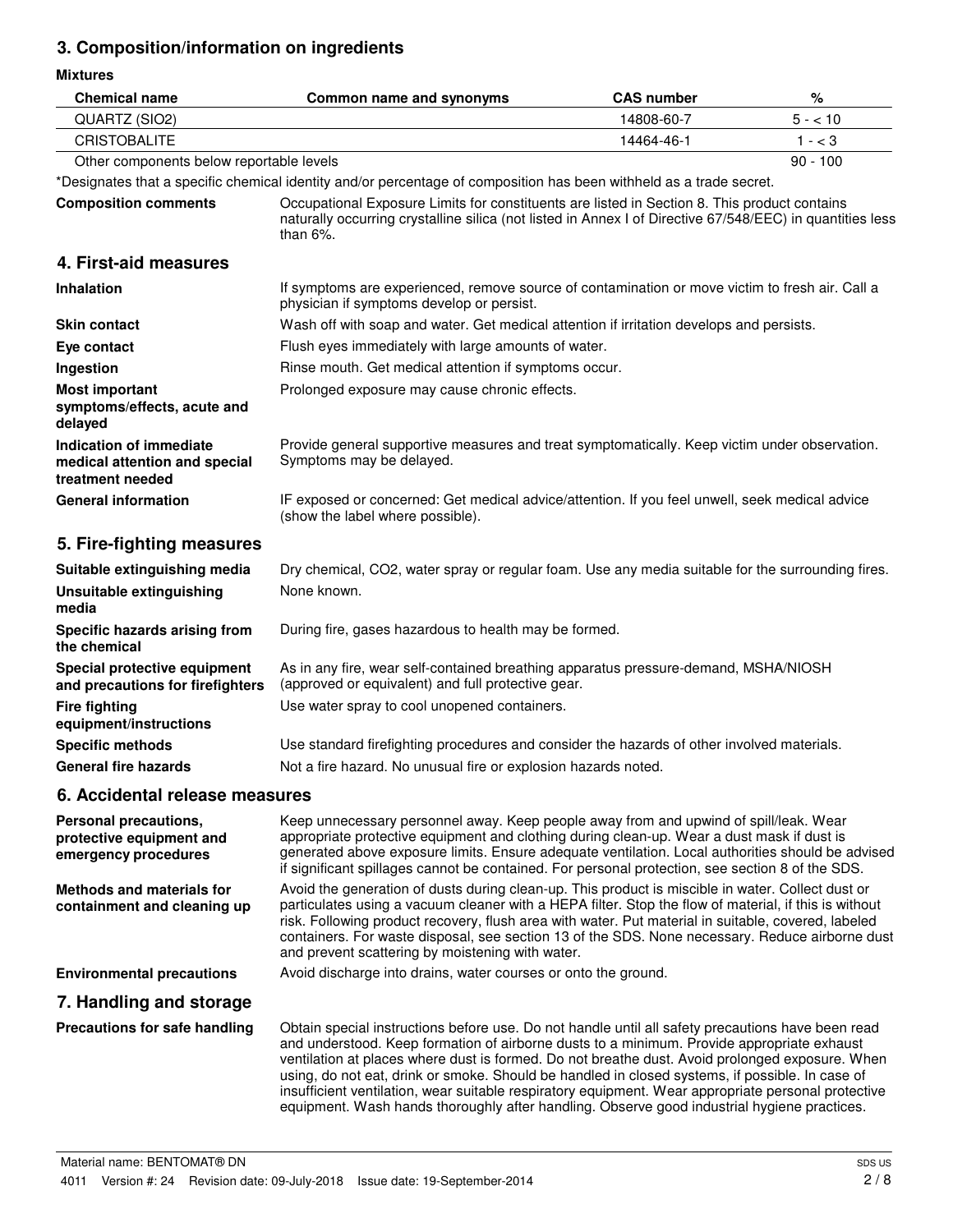Store locked up. No special restrictions on storage with other products. Store in original tightly closed container. No special storage conditions required. Guard against dust accumulation of this material. Keep out of the reach of children. Store away from incompatible materials (see Section 10 of the SDS).

### **8. Exposure controls/personal protection**

#### **Occupational exposure limits**

The following constituents are the only constituents of the product which have a PEL, TLV or other recommended exposure limit. At this time, the other constituents have no known exposure limits.

| <b>Components</b>                           | US. OSHA Table Z-1 Limits for Air Contaminants (29 CFR 1910.1000)<br><b>Type</b>                                                       | Value                                                                                                                                                                                                                                                                                                                                                                                                                                                                                                                                                                                                                                                                                                                                                        | <b>Form</b>          |
|---------------------------------------------|----------------------------------------------------------------------------------------------------------------------------------------|--------------------------------------------------------------------------------------------------------------------------------------------------------------------------------------------------------------------------------------------------------------------------------------------------------------------------------------------------------------------------------------------------------------------------------------------------------------------------------------------------------------------------------------------------------------------------------------------------------------------------------------------------------------------------------------------------------------------------------------------------------------|----------------------|
| <b>CRISTOBALITE (CAS</b><br>14464-46-1)     | <b>PEL</b>                                                                                                                             | $0.05$ mg/m $3$                                                                                                                                                                                                                                                                                                                                                                                                                                                                                                                                                                                                                                                                                                                                              | Respirable dust.     |
| QUARTZ (SIO2) (CAS<br>14808-60-7)           | <b>PEL</b>                                                                                                                             | $0.05$ mg/m $3$                                                                                                                                                                                                                                                                                                                                                                                                                                                                                                                                                                                                                                                                                                                                              | Respirable dust.     |
| US. OSHA Table Z-3 (29 CFR 1910.1000)       |                                                                                                                                        |                                                                                                                                                                                                                                                                                                                                                                                                                                                                                                                                                                                                                                                                                                                                                              |                      |
| <b>Components</b>                           | <b>Type</b>                                                                                                                            | Value                                                                                                                                                                                                                                                                                                                                                                                                                                                                                                                                                                                                                                                                                                                                                        | <b>Form</b>          |
| <b>CRISTOBALITE (CAS</b><br>14464-46-1)     | <b>TWA</b>                                                                                                                             | $0.05$ mg/m $3$                                                                                                                                                                                                                                                                                                                                                                                                                                                                                                                                                                                                                                                                                                                                              | Respirable.          |
|                                             |                                                                                                                                        | 1.2 mppcf                                                                                                                                                                                                                                                                                                                                                                                                                                                                                                                                                                                                                                                                                                                                                    | Respirable.          |
| QUARTZ (SIO2) (CAS<br>14808-60-7)           | <b>TWA</b>                                                                                                                             | $0.1$ mg/m $3$                                                                                                                                                                                                                                                                                                                                                                                                                                                                                                                                                                                                                                                                                                                                               | Respirable.          |
|                                             |                                                                                                                                        | 2.4 mppcf                                                                                                                                                                                                                                                                                                                                                                                                                                                                                                                                                                                                                                                                                                                                                    | Respirable.          |
| <b>Constituents</b>                         | <b>Type</b>                                                                                                                            | Value                                                                                                                                                                                                                                                                                                                                                                                                                                                                                                                                                                                                                                                                                                                                                        | <b>Form</b>          |
| <b>TRADE SECRET</b>                         | <b>TWA</b>                                                                                                                             | $5 \text{ mg/m}$ 3                                                                                                                                                                                                                                                                                                                                                                                                                                                                                                                                                                                                                                                                                                                                           | Respirable fraction. |
|                                             |                                                                                                                                        | 15 mg/m3                                                                                                                                                                                                                                                                                                                                                                                                                                                                                                                                                                                                                                                                                                                                                     | Total dust.          |
|                                             |                                                                                                                                        | 50 mppcf                                                                                                                                                                                                                                                                                                                                                                                                                                                                                                                                                                                                                                                                                                                                                     | Total dust.          |
|                                             |                                                                                                                                        | 15 mppcf                                                                                                                                                                                                                                                                                                                                                                                                                                                                                                                                                                                                                                                                                                                                                     | Respirable fraction. |
| <b>US. ACGIH Threshold Limit Values</b>     |                                                                                                                                        |                                                                                                                                                                                                                                                                                                                                                                                                                                                                                                                                                                                                                                                                                                                                                              |                      |
| <b>Components</b>                           | <b>Type</b>                                                                                                                            | Value                                                                                                                                                                                                                                                                                                                                                                                                                                                                                                                                                                                                                                                                                                                                                        | Form                 |
| <b>CRISTOBALITE (CAS</b><br>14464-46-1)     | <b>TWA</b>                                                                                                                             | $0.025$ mg/m3                                                                                                                                                                                                                                                                                                                                                                                                                                                                                                                                                                                                                                                                                                                                                | Respirable fraction. |
| QUARTZ (SIO2) (CAS<br>14808-60-7)           | <b>TWA</b>                                                                                                                             | $0.025$ mg/m3                                                                                                                                                                                                                                                                                                                                                                                                                                                                                                                                                                                                                                                                                                                                                | Respirable fraction. |
| US. NIOSH: Pocket Guide to Chemical Hazards |                                                                                                                                        |                                                                                                                                                                                                                                                                                                                                                                                                                                                                                                                                                                                                                                                                                                                                                              |                      |
| <b>Components</b>                           | <b>Type</b>                                                                                                                            | Value                                                                                                                                                                                                                                                                                                                                                                                                                                                                                                                                                                                                                                                                                                                                                        | Form                 |
| <b>CRISTOBALITE (CAS</b><br>14464-46-1)     | <b>TWA</b>                                                                                                                             | $0.05$ mg/m3                                                                                                                                                                                                                                                                                                                                                                                                                                                                                                                                                                                                                                                                                                                                                 | Respirable dust.     |
| QUARTZ (SIO2) (CAS<br>14808-60-7)           | <b>TWA</b>                                                                                                                             | $0.05$ mg/m $3$                                                                                                                                                                                                                                                                                                                                                                                                                                                                                                                                                                                                                                                                                                                                              | Respirable dust.     |
| <b>Biological limit values</b>              | No biological exposure limits noted for the ingredient(s).                                                                             |                                                                                                                                                                                                                                                                                                                                                                                                                                                                                                                                                                                                                                                                                                                                                              |                      |
| <b>Exposure guidelines</b>                  | Occupational exposure to nuisance dust (total and respirable) and respirable crystalline silica<br>should be monitored and controlled. |                                                                                                                                                                                                                                                                                                                                                                                                                                                                                                                                                                                                                                                                                                                                                              |                      |
| Appropriate engineering<br>controls         |                                                                                                                                        | If engineering measures are not sufficient to maintain concentrations of dust particulates below the<br>OEL, suitable respiratory protection must be worn. Good general ventilation (typically 10 air<br>changes per hour) should be used. Ventilation rates should be matched to conditions. If<br>applicable, use process enclosures, local exhaust ventilation, or other engineering controls to<br>maintain airborne levels below recommended exposure limits. If exposure limits have not been<br>established, maintain airborne levels to an acceptable level. If material is ground, cut, or used in<br>any operation which may generate dusts, use appropriate local exhaust ventilation to keep<br>exposures below the recommended exposure limits. |                      |
|                                             | Individual protection measures, such as personal protective equipment                                                                  |                                                                                                                                                                                                                                                                                                                                                                                                                                                                                                                                                                                                                                                                                                                                                              |                      |
| Eye/face protection                         | Wear dust goggles.                                                                                                                     |                                                                                                                                                                                                                                                                                                                                                                                                                                                                                                                                                                                                                                                                                                                                                              |                      |
| <b>Skin protection</b>                      |                                                                                                                                        |                                                                                                                                                                                                                                                                                                                                                                                                                                                                                                                                                                                                                                                                                                                                                              |                      |
| <b>Hand protection</b>                      | Wear appropriate chemical resistant gloves.                                                                                            |                                                                                                                                                                                                                                                                                                                                                                                                                                                                                                                                                                                                                                                                                                                                                              |                      |

**Other** Use of an impervious apron is recommended. No special protective equipment required.

Material name: BENTOMAT® DN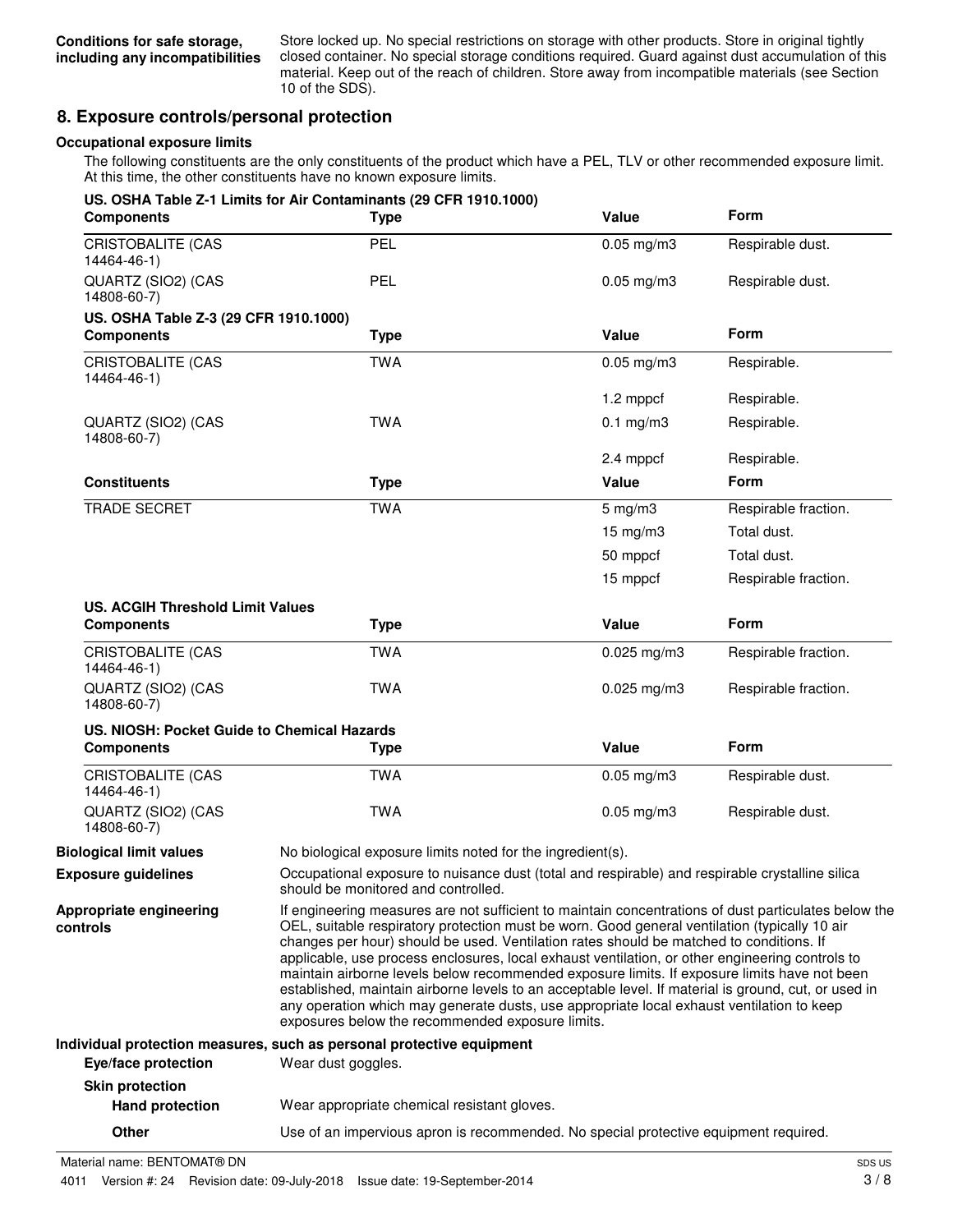| <b>Respiratory protection</b>     | Use a particulate filter respirator for particulate concentrations exceeding the Occupational<br>Exposure Limit.                                                                                                                                                                                                                                                                 |
|-----------------------------------|----------------------------------------------------------------------------------------------------------------------------------------------------------------------------------------------------------------------------------------------------------------------------------------------------------------------------------------------------------------------------------|
| <b>Thermal hazards</b>            | Wear appropriate thermal protective clothing, when necessary.                                                                                                                                                                                                                                                                                                                    |
| General hygiene<br>considerations | Observe any medical surveillance requirements. Always observe good personal hygiene<br>measures, such as washing after handling the material and before eating, drinking, and/or<br>smoking. Routinely wash work clothing and protective equipment to remove contaminants. Eye<br>wash fountain is recommended. Use good industrial hygiene practices in handling this material. |

## **9. Physical and chemical properties**

| Appearance                                        | The product consists of bentonite granules between geotextile layers                          |
|---------------------------------------------------|-----------------------------------------------------------------------------------------------|
| <b>Physical state</b>                             | Solid.                                                                                        |
| Form                                              | Solid. Mat or Fabric                                                                          |
| <b>Color</b>                                      | Various.                                                                                      |
| Odor                                              | None.                                                                                         |
| <b>Odor threshold</b>                             | Not available.                                                                                |
| рH                                                | Not available.                                                                                |
| Melting point/freezing point                      | Not available.                                                                                |
| Initial boiling point and boiling<br>range        | Not available.                                                                                |
| <b>Flash point</b>                                | Not flammable                                                                                 |
| <b>Evaporation rate</b>                           | Not available.                                                                                |
| Flammability (solid, gas)                         | Not available.                                                                                |
| Upper/lower flammability or explosive limits      |                                                                                               |
| <b>Flammability limit - lower</b><br>(%)          | Not explosive                                                                                 |
| <b>Flammability limit - upper</b><br>$(\%)$       | Not explosive                                                                                 |
| Explosive limit - lower (%)                       | Not available.                                                                                |
| Explosive limit - upper (%)                       | Not available.                                                                                |
| Vapor pressure                                    | 0.00001 hPa estimated                                                                         |
| <b>Vapor density</b>                              | Not available.                                                                                |
| <b>Relative density</b>                           | Not available.                                                                                |
| Solubility(ies)                                   |                                                                                               |
| <b>Solubility (water)</b>                         | Negligible                                                                                    |
| <b>Partition coefficient</b><br>(n-octanol/water) | Not available.                                                                                |
| <b>Auto-ignition temperature</b>                  | Not available.                                                                                |
| <b>Decomposition temperature</b>                  | Not available.                                                                                |
| <b>Viscosity</b>                                  | Not available.                                                                                |
| <b>Other information</b>                          |                                                                                               |
| <b>Explosive properties</b>                       | Not explosive.                                                                                |
| <b>Oxidizing properties</b>                       | Not oxidizing.                                                                                |
| <b>Percent volatile</b>                           | 0 % estimated                                                                                 |
| <b>VOC</b>                                        | <b>CARB</b>                                                                                   |
| 10. Stability and reactivity                      |                                                                                               |
| Reactivity                                        | The product is stable and non-reactive under normal conditions of use, storage and transport. |
| <b>Chemical stability</b>                         | Stable at normal conditions.                                                                  |
| <b>Possibility of hazardous</b><br>reactions      | Will not occur.                                                                               |
| <b>Conditions to avoid</b>                        | Contact with incompatible materials.                                                          |
| Incompatible materials                            | Powerful oxidizers. Chlorine. None known.                                                     |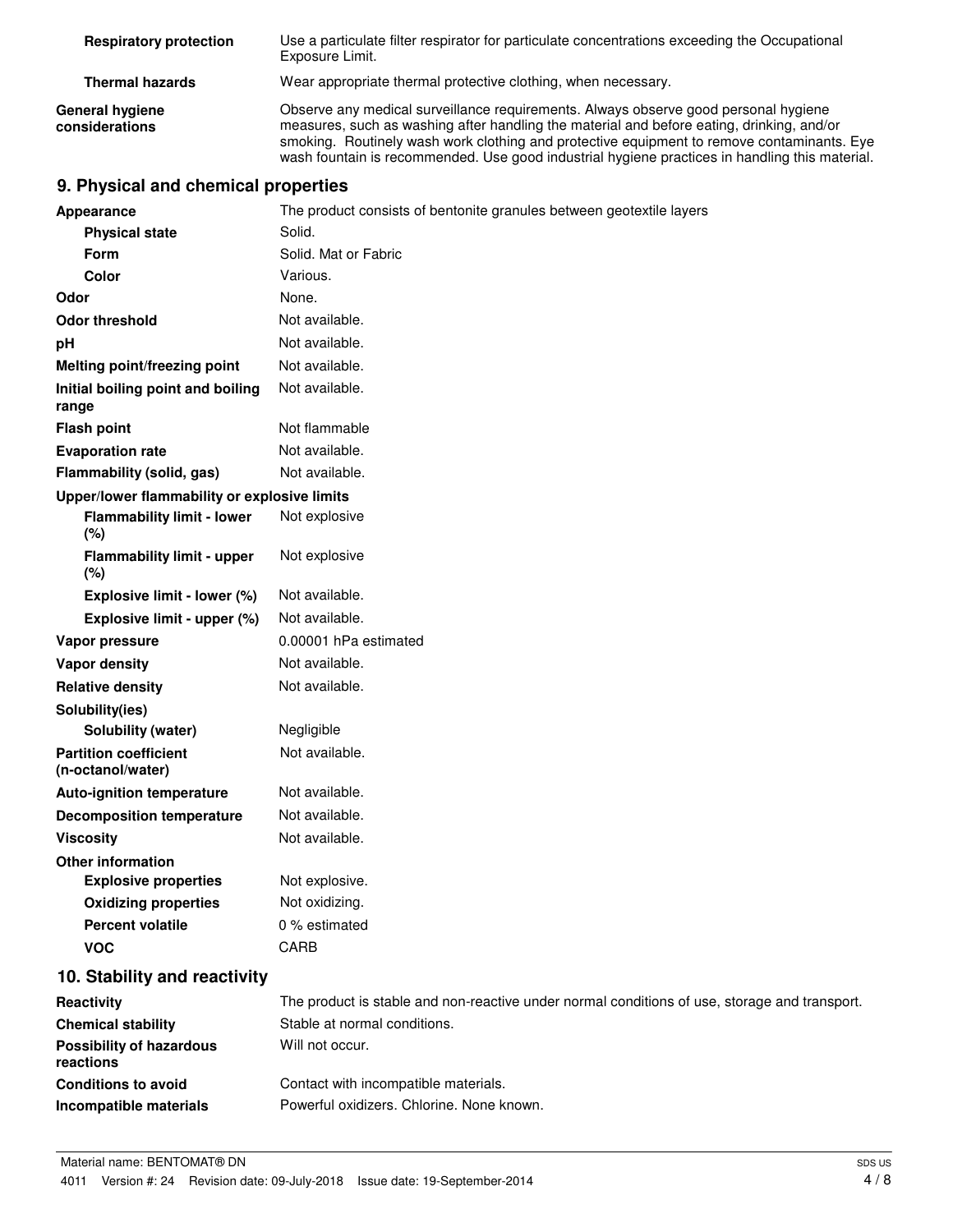## **11. Toxicological information**

#### **Information on likely routes of exposure**

| <b>Inhalation</b>                                                                  | Prolonged inhalation may be harmful.                     |
|------------------------------------------------------------------------------------|----------------------------------------------------------|
| <b>Skin contact</b>                                                                | No adverse effects due to skin contact are expected.     |
| Eye contact                                                                        | Direct contact with eyes may cause temporary irritation. |
| Ingestion                                                                          | Expected to be a low ingestion hazard.                   |
| Symptoms related to the<br>physical, chemical and<br>toxicological characteristics | Direct contact with eyes may cause temporary irritation. |

#### **Information on toxicological effects**

| <b>Acute toxicity</b>                                                                                                             | Not known.                    |                                                                                                                                                                                                                                                                                                                                                                                                                                                                                                                                                                                                                                                                                                                                                                                                                                                                                                                                                                                                                                                                                                                                                                                                                                                                                                                                                                                                                                                                                                                                                                                                    |
|-----------------------------------------------------------------------------------------------------------------------------------|-------------------------------|----------------------------------------------------------------------------------------------------------------------------------------------------------------------------------------------------------------------------------------------------------------------------------------------------------------------------------------------------------------------------------------------------------------------------------------------------------------------------------------------------------------------------------------------------------------------------------------------------------------------------------------------------------------------------------------------------------------------------------------------------------------------------------------------------------------------------------------------------------------------------------------------------------------------------------------------------------------------------------------------------------------------------------------------------------------------------------------------------------------------------------------------------------------------------------------------------------------------------------------------------------------------------------------------------------------------------------------------------------------------------------------------------------------------------------------------------------------------------------------------------------------------------------------------------------------------------------------------------|
| <b>Components</b>                                                                                                                 | <b>Species</b>                | <b>Test Results</b>                                                                                                                                                                                                                                                                                                                                                                                                                                                                                                                                                                                                                                                                                                                                                                                                                                                                                                                                                                                                                                                                                                                                                                                                                                                                                                                                                                                                                                                                                                                                                                                |
| CRISTOBALITE (CAS 14464-46-1)                                                                                                     |                               |                                                                                                                                                                                                                                                                                                                                                                                                                                                                                                                                                                                                                                                                                                                                                                                                                                                                                                                                                                                                                                                                                                                                                                                                                                                                                                                                                                                                                                                                                                                                                                                                    |
| <b>Acute</b>                                                                                                                      |                               |                                                                                                                                                                                                                                                                                                                                                                                                                                                                                                                                                                                                                                                                                                                                                                                                                                                                                                                                                                                                                                                                                                                                                                                                                                                                                                                                                                                                                                                                                                                                                                                                    |
| Oral                                                                                                                              |                               |                                                                                                                                                                                                                                                                                                                                                                                                                                                                                                                                                                                                                                                                                                                                                                                                                                                                                                                                                                                                                                                                                                                                                                                                                                                                                                                                                                                                                                                                                                                                                                                                    |
| LD50                                                                                                                              | Rat                           | > 22500 mg/kg                                                                                                                                                                                                                                                                                                                                                                                                                                                                                                                                                                                                                                                                                                                                                                                                                                                                                                                                                                                                                                                                                                                                                                                                                                                                                                                                                                                                                                                                                                                                                                                      |
| <b>Skin corrosion/irritation</b>                                                                                                  |                               | Prolonged skin contact may cause temporary irritation.                                                                                                                                                                                                                                                                                                                                                                                                                                                                                                                                                                                                                                                                                                                                                                                                                                                                                                                                                                                                                                                                                                                                                                                                                                                                                                                                                                                                                                                                                                                                             |
| Serious eye damage/eye<br>irritation                                                                                              |                               | Mild irritant to eyes (according to the modified Kay & Calandra criteria)                                                                                                                                                                                                                                                                                                                                                                                                                                                                                                                                                                                                                                                                                                                                                                                                                                                                                                                                                                                                                                                                                                                                                                                                                                                                                                                                                                                                                                                                                                                          |
| Respiratory or skin sensitization                                                                                                 |                               |                                                                                                                                                                                                                                                                                                                                                                                                                                                                                                                                                                                                                                                                                                                                                                                                                                                                                                                                                                                                                                                                                                                                                                                                                                                                                                                                                                                                                                                                                                                                                                                                    |
| <b>Respiratory sensitization</b>                                                                                                  | Not a respiratory sensitizer. |                                                                                                                                                                                                                                                                                                                                                                                                                                                                                                                                                                                                                                                                                                                                                                                                                                                                                                                                                                                                                                                                                                                                                                                                                                                                                                                                                                                                                                                                                                                                                                                                    |
| <b>Skin sensitization</b>                                                                                                         | being a skin irritant.        | According to the classification criteria of the European Union, the product is not considered as                                                                                                                                                                                                                                                                                                                                                                                                                                                                                                                                                                                                                                                                                                                                                                                                                                                                                                                                                                                                                                                                                                                                                                                                                                                                                                                                                                                                                                                                                                   |
| Germ cell mutagenicity                                                                                                            | mutagenic or genotoxic.       | No data available to indicate product or any components present at greater than 0.1% are                                                                                                                                                                                                                                                                                                                                                                                                                                                                                                                                                                                                                                                                                                                                                                                                                                                                                                                                                                                                                                                                                                                                                                                                                                                                                                                                                                                                                                                                                                           |
| Carcinogenicity                                                                                                                   |                               | In 1997, IARC (the International Agency for Research on Cancer) concluded that crystalline silica<br>inhaled from occupational sources can cause lung cancer in humans. However in making the<br>overall evaluation, IARC noted that "carcinogenicity was not detected in all industrial<br>circumstances studied. Carcinogenicity may be dependent on inherent characteristics of the<br>crystalline silica or on external factors affecting its biological activity or distribution of its<br>polymorphs." (IARC Monographs on the evaluation of the carcinogenic risks of chemicals to<br>humans, Silica, silicates dust and organic fibres, 1997, Vol. 68, IARC, Lyon, France.) In June<br>2003, SCOEL (the EU Scientific Committee on Occupational Exposure Limits) concluded that the<br>main effect in humans of the inhalation of respirable crystalline silica dust is silicosis. "There is<br>sufficient information to conclude that the relative risk of lung cancer is increased in persons with<br>silicosis (and, apparently, not in employees without silicosis exposed to silica dust in quarries and<br>in the ceramic industry). Therefore, preventing the onset of silicosis will also reduce the cancer<br>risk" (SCOEL SUM Doc 94-final, June 2003) According to the current state of the art, worker<br>protection against silicosis can be consistently assured by respecting the existing regulatory<br>occupational exposure limits. May cause cancer. Occupational exposure to respirable dust and<br>respirable crystalline silica should be monitored and controlled. |
| IARC Monographs. Overall Evaluation of Carcinogenicity                                                                            |                               |                                                                                                                                                                                                                                                                                                                                                                                                                                                                                                                                                                                                                                                                                                                                                                                                                                                                                                                                                                                                                                                                                                                                                                                                                                                                                                                                                                                                                                                                                                                                                                                                    |
| CRISTOBALITE (CAS 14464-46-1)<br>QUARTZ (SIO2) (CAS 14808-60-7)<br>OSHA Specifically Regulated Substances (29 CFR 1910.1001-1052) |                               | 1 Carcinogenic to humans.<br>1 Carcinogenic to humans.                                                                                                                                                                                                                                                                                                                                                                                                                                                                                                                                                                                                                                                                                                                                                                                                                                                                                                                                                                                                                                                                                                                                                                                                                                                                                                                                                                                                                                                                                                                                             |
| CRISTOBALITE (CAS 14464-46-1)                                                                                                     |                               |                                                                                                                                                                                                                                                                                                                                                                                                                                                                                                                                                                                                                                                                                                                                                                                                                                                                                                                                                                                                                                                                                                                                                                                                                                                                                                                                                                                                                                                                                                                                                                                                    |
| QUARTZ (SIO2) (CAS 14808-60-7)                                                                                                    |                               | Cancer<br>Cancer                                                                                                                                                                                                                                                                                                                                                                                                                                                                                                                                                                                                                                                                                                                                                                                                                                                                                                                                                                                                                                                                                                                                                                                                                                                                                                                                                                                                                                                                                                                                                                                   |
| US. National Toxicology Program (NTP) Report on Carcinogens                                                                       |                               |                                                                                                                                                                                                                                                                                                                                                                                                                                                                                                                                                                                                                                                                                                                                                                                                                                                                                                                                                                                                                                                                                                                                                                                                                                                                                                                                                                                                                                                                                                                                                                                                    |
| CRISTOBALITE (CAS 14464-46-1)                                                                                                     |                               | Known To Be Human Carcinogen.<br>Reasonably Anticipated to be a Human Carcinogen.                                                                                                                                                                                                                                                                                                                                                                                                                                                                                                                                                                                                                                                                                                                                                                                                                                                                                                                                                                                                                                                                                                                                                                                                                                                                                                                                                                                                                                                                                                                  |
| QUARTZ (SIO2) (CAS 14808-60-7)                                                                                                    |                               | Known To Be Human Carcinogen.                                                                                                                                                                                                                                                                                                                                                                                                                                                                                                                                                                                                                                                                                                                                                                                                                                                                                                                                                                                                                                                                                                                                                                                                                                                                                                                                                                                                                                                                                                                                                                      |
| <b>Reproductive toxicity</b>                                                                                                      |                               | This product is not expected to cause reproductive or developmental effects.                                                                                                                                                                                                                                                                                                                                                                                                                                                                                                                                                                                                                                                                                                                                                                                                                                                                                                                                                                                                                                                                                                                                                                                                                                                                                                                                                                                                                                                                                                                       |
| Specific target organ toxicity -<br>single exposure                                                                               | Not classified.               |                                                                                                                                                                                                                                                                                                                                                                                                                                                                                                                                                                                                                                                                                                                                                                                                                                                                                                                                                                                                                                                                                                                                                                                                                                                                                                                                                                                                                                                                                                                                                                                                    |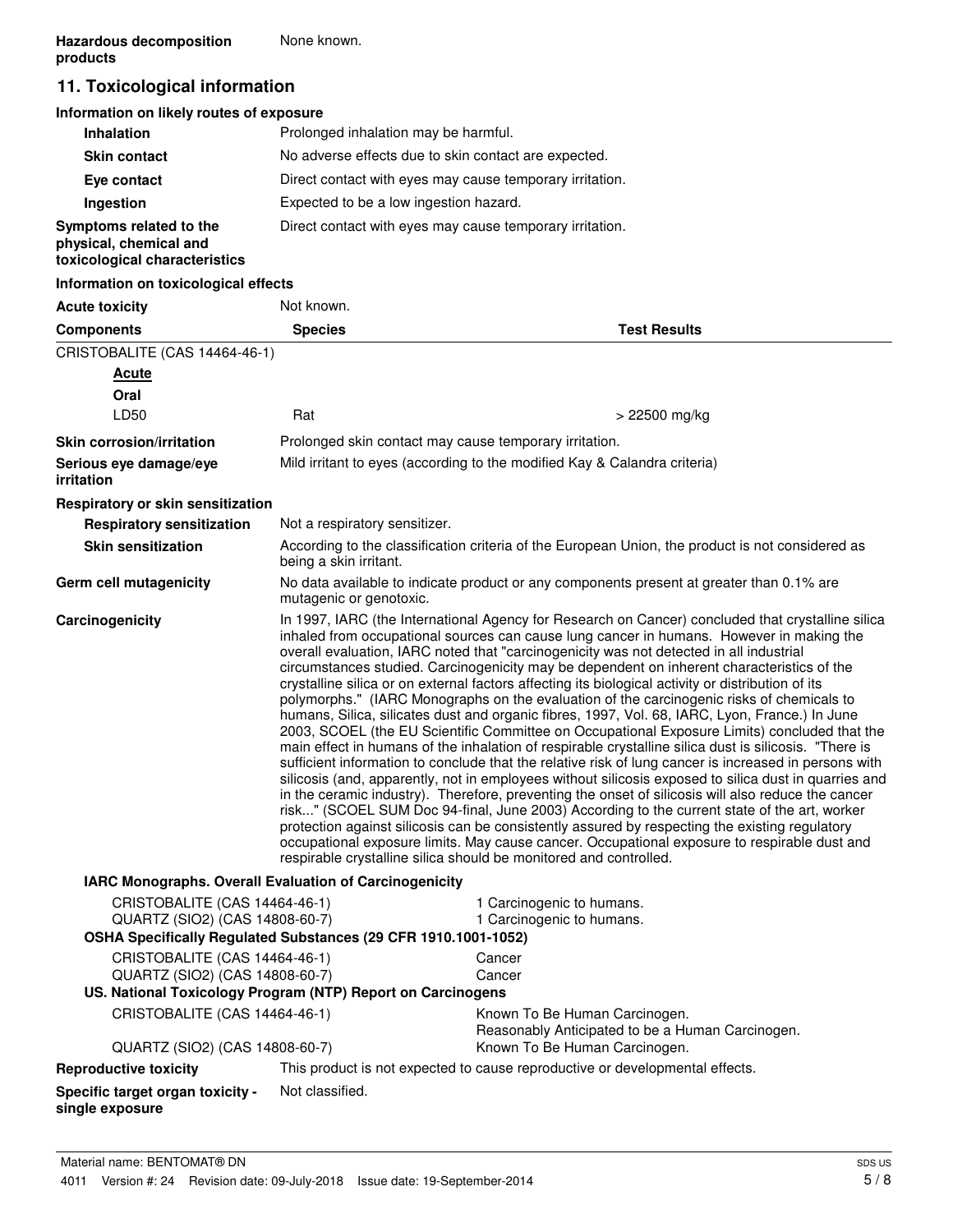**Specific target organ toxicity repeated exposure**

Causes damage to organs through prolonged or repeated exposure.

**Aspiration hazard** Not an aspiration hazard.

**Chronic effects** In 1997, IARC (the International Agency for Research on Cancer) concluded that crystalline silica inhaled from occupational sources can cause lung cancer in humans. However in making the overall evaluation, IARC noted that "carcinogenicity was not detected in all industrial circumstances studied. Carcinogenicity may be dependent on inherent characteristics of the crystalline silica or on external factors affecting its biological activity or distribution of its polymorphs." (IARC Monographs on the evaluation of the carcinogenic risks of chemicals to humans, Silica, silicates dust and organic fibres, 1997, Vol. 68, IARC, Lyon, France.)

> In June 2003, SCOEL (the EU Scientific Committee on Occupational Exposure Limits) concluded that the main effect in humans of the inhalation of respirable crystalline silica dust is silicosis. "There is sufficient information to conclude that the relative risk of lung cancer is increased in persons with silicosis (and, apparently, not in employees without silicosis exposed to silica dust in quarries and in the ceramic industry). Therefore, preventing the onset of silicosis will also reduce the cancer risk..." (SCOEL SUM Doc 94-final, June 2003)

> According to the current state of the art, worker protection against silicosis can be consistently assured by respecting the existing regulatory occupational exposure limits. Causes damage to organs through prolonged or repeated exposure. Prolonged inhalation may be harmful. Prolonged exposure may cause chronic effects. Some of the components of this product are hazardous in the respirable form. However, because of the physical nature of this product, dust generation is not expected.

#### **12. Ecological information**

| <b>Ecotoxicity</b>               | The product is not expected to be hazardous to the environment. This product is not expected to<br>produce significant ecotoxicity upon exposure to aquatic organisms and aquatic systems. |
|----------------------------------|--------------------------------------------------------------------------------------------------------------------------------------------------------------------------------------------|
| Persistence and degradability    | No data is available on the degradability of this product.                                                                                                                                 |
| <b>Bioaccumulative potential</b> | No data available.                                                                                                                                                                         |
| Mobility in soil                 | No data available.                                                                                                                                                                         |
| Other adverse effects            | No other adverse environmental effects (e.g. ozone depletion, photochemical ozone creation<br>potential, endocrine disruption, global warming potential) are expected from this component. |

#### **13. Disposal considerations**

| <b>Disposal instructions</b>             | Collect and reclaim or dispose in sealed containers at licensed waste disposal site. Dispose of<br>contents/container in accordance with local/regional/national/international regulations. Material<br>should be recycled if possible. |
|------------------------------------------|-----------------------------------------------------------------------------------------------------------------------------------------------------------------------------------------------------------------------------------------|
| Local disposal regulations               | Dispose in accordance with all applicable regulations.                                                                                                                                                                                  |
| Hazardous waste code                     | The waste code should be assigned in discussion between the user, the producer and the waste<br>disposal company.                                                                                                                       |
| Waste from residues / unused<br>products | Dispose of in accordance with local regulations. Empty containers or liners may retain some<br>product residues. This material and its container must be disposed of in a safe manner (see:<br>Disposal instructions).                  |
| <b>Contaminated packaging</b>            | Since emptied containers may retain product residue, follow label warnings even after container is<br>emptied. Empty containers should be taken to an approved waste handling site for recycling or<br>disposal.                        |

#### **14. Transport information**

#### **DOT**

Not regulated as dangerous goods.

#### **IATA**

Not regulated as dangerous goods.

#### **IMDG**

Not regulated as dangerous goods.

**Transport in bulk according to** Not applicable. **Annex II of MARPOL 73/78 and the IBC Code**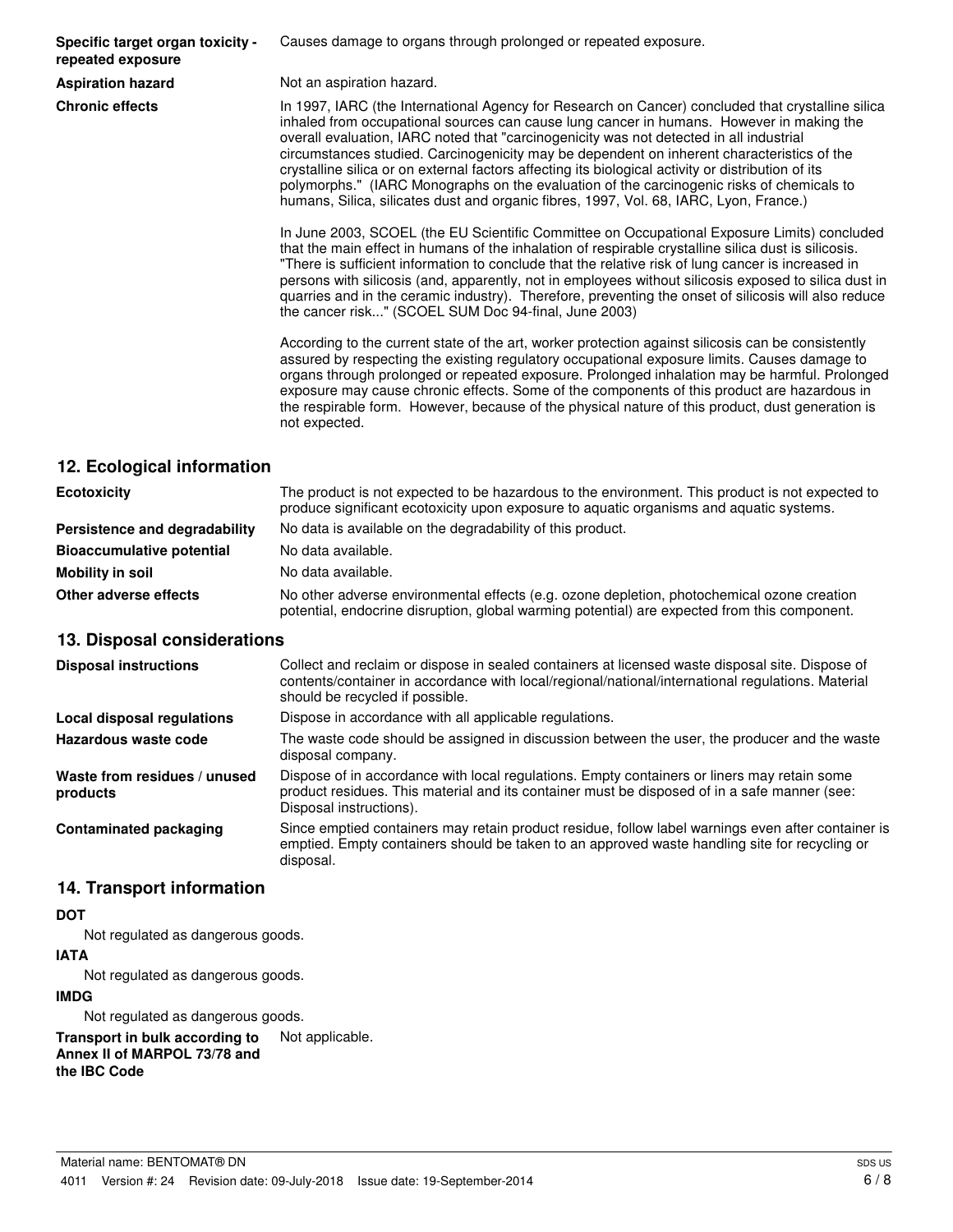**15. Regulatory information** OSHA Process Safety Standard: This material is not known to be hazardous by the OSHA Highly Hazardous Process Safety Standard, 29 CFR 1910.119. This product is a "Hazardous Chemical" as defined by the OSHA Hazard Communication Standard, 29 CFR 1910.1200. **US federal regulations Toxic Substances Control Act (TSCA) TSCA Section 12(b) Export Notification (40 CFR 707, Subpt. D)** Not regulated. **CERCLA Hazardous Substance List (40 CFR 302.4)** Not listed. **SARA 304 Emergency release notification** Not regulated. **OSHA Specifically Regulated Substances (29 CFR 1910.1001-1052)** CRISTOBALITE (CAS 14464-46-1) Cancer QUARTZ (SIO2) (CAS 14808-60-7) Cancer CRISTOBALITE (CAS 14464-46-1) lung effects QUARTZ (SIO2) (CAS 14808-60-7) lung effects CRISTOBALITE (CAS 14464-46-1) immune system effects QUARTZ (SIO2) (CAS 14808-60-7) immune system effects CRISTOBALITE (CAS 14464-46-1) kidney effects QUARTZ (SIO2) (CAS 14808-60-7) kidney effects **SARA 302 Extremely hazardous substance Superfund Amendments and Reauthorization Act of 1986 (SARA)** Not listed. **SARA 311/312 Hazardous** No (Exempt) **chemical**

**SARA 313 (TRI reporting)**

Not regulated.

#### **Other federal regulations**

#### **Clean Air Act (CAA) Section 112 Hazardous Air Pollutants (HAPs) List**

Not regulated.

#### **Clean Air Act (CAA) Section 112(r) Accidental Release Prevention (40 CFR 68.130)**

Not regulated.

**Safe Drinking Water Act** Contains component(s) regulated under the Safe Drinking Water Act.

| Food and Drug               |  |
|-----------------------------|--|
| <b>Administration (FDA)</b> |  |

Total food additive Indirect food additive GRAS food additive

**US state regulations** WARNING: This product contains a chemical known to the State of California to cause cancer.

**California Proposition 65**



**(SDWA)**

WARNING: This product can expose you to QUARTZ (SIO2), which is known to the State of California to cause cancer. For more information go to www.P65Warnings.ca.gov.

#### **California Proposition 65 - CRT: Listed date/Carcinogenic substance**

QUARTZ (SIO2) (CAS 14808-60-7) Listed: October 1, 1988 **US. California. Candidate Chemicals List. Safer Consumer Products Regulations (Cal. Code Regs, tit. 22, 69502.3, subd. (a))**

CRISTOBALITE (CAS 14464-46-1) QUARTZ (SIO2) (CAS 14808-60-7)

#### **International Inventories**

| Country(s) or region | Inventory name                                             | On inventory (yes/no)* |
|----------------------|------------------------------------------------------------|------------------------|
| Australia            | Australian Inventory of Chemical Substances (AICS)         | Yes                    |
| Canada               | Domestic Substances List (DSL)                             | Yes                    |
| Canada               | Non-Domestic Substances List (NDSL)                        | No                     |
| China                | Inventory of Existing Chemical Substances in China (IECSC) | Yes                    |